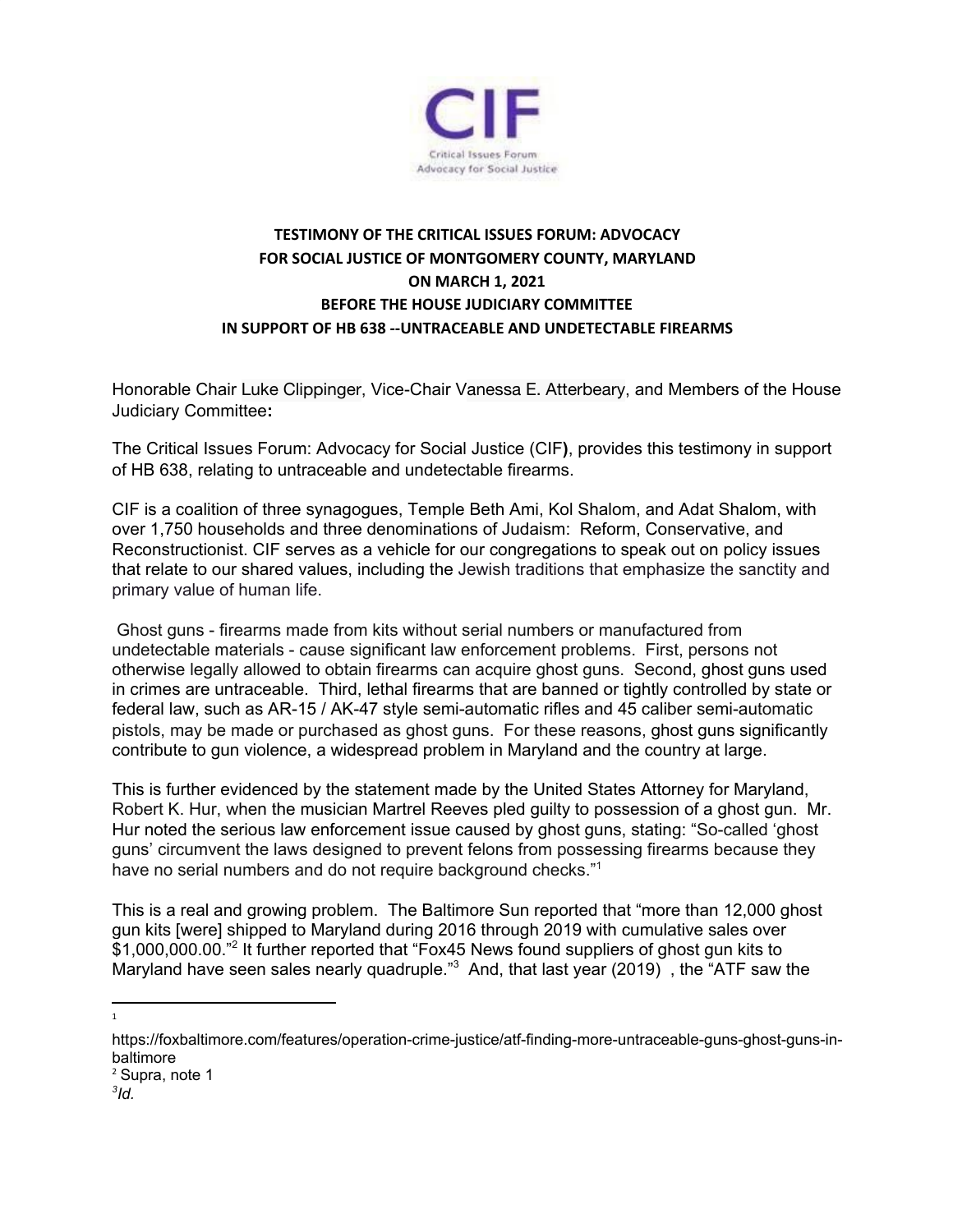recovery of 117 ghost guns in Maryland."<sup>4</sup> Significantly, "[b]y March of 2020, more than half that number had already been recovered."<sup>5</sup> During 2020 the Montgomery County Police recovered at least 40 ghost guns.<sup>6</sup> It is also an issue in the District of Columbia. There the police found three ghost guns in 2017, 116 in 2019, and 282 by mid-December of 2020.<sup>7</sup>

Specific cases behind these statistics are chilling. In 2018, a student at Clarksburg High School was arrested for bringing a home-built gun to his school. In the student's home, the police found an AR-15 rifle in mid assembly.<sup>8</sup> In 2019, a Montgomery County man was arrested for selling ghost guns. Prosecutors said he had sold the guns to drug dealers, heroin users, robbers, and gang members.<sup>9</sup> In 2016, the Baltimore police responded to an incident involving a man armed with a ghost gun that was an AR-15 style rifle loaded with armor piercing bullets. He was a violent repeat offender. 10

Maryland Attorney General Brian Frosh, in a press release announcing that Maryland had joined 19 other states supporting a lawsuit challenging the federal government's failure to regulate ghost guns, stated: "ghost guns endanger residents of [Maryland] and impede law enforcement's ability to investigate and prosecute criminal activity."<sup>11</sup> The amicus brief asserted that "these weapons have spread increasingly across the country and are now a consistent and pervasive component of crime in our communities." 12

HB 638 is designed to address the harmful consequences of untraceable and undetectable ghost guns while recognizing there are those who wish to lawfully manufacture firearms as a hobby. Specifically, the bill does not ban the practice of selling partially completed firearm receivers and frames, the critical parts of a gun, or impose a new regulatory scheme for state created serial numbers. Instead, like the federal law imposing serial number requirements, HB 638 places the responsibility of serialization on the manufacturer or seller of the unfinished receiver or frame.

Hobbyists purchasing a serialized unfinished receiver or frame will simply need to demonstrate that they have obtained a Handgun Qualification License, thus demonstrating that they are legally authorized to possess the receiver or frame. Consequently, it treats hobbyists similarly to others in Maryland who lawfully obtain completed receivers and frames. Those who currently own unserialized firearms will be able to inscribe a serial number on their weapon and retain it. HB 638 addresses these urgent issues in multiple ways, including:

- 1. Requiring that any firearm or unfinished frame or receiver be marked with unique identifying information by the importer or manufacturer;
- 2. Prohibiting possession of a firearm or unfinished frame or receiver that does not contain the identifying information;
- 3. Keeping records of the sales and transfers of firearms or unfinished receivers and frames to allow for tracing of firearms;

<sup>4</sup> *Id.*

<sup>5</sup> *Id.*

<sup>6</sup>https://apps.montgomerycountymd.gov/ccllims/DownloadFilePage?FileName=2695\_1\_13180\_Bill\_4-202 1\_Introduction\_20210119.pdf (January 14, 2021) -Legislative Memorandum on County Bill 4-21:

<sup>7</sup> Mayor Bowser to Chairman Mendelson, DC Council, letter dated February 28, 2020

<sup>8</sup> https://wjla.com/features/7-on-your-side/ghost-guns (May 21, 2018)

<sup>9</sup> https://wtop.com/montgomery-county/2019/12/long-prison-term-for-maryland-man-who-sold-untraceableguns-to-criminals/

 $10$  https://www.wbaltv.com/article/concern-grows-over-untraceable-ghost-guns-readily-availableonline/8729989#

<sup>&</sup>lt;sup>11</sup> AG press release

<sup>12</sup> AGs Amicus brief at 6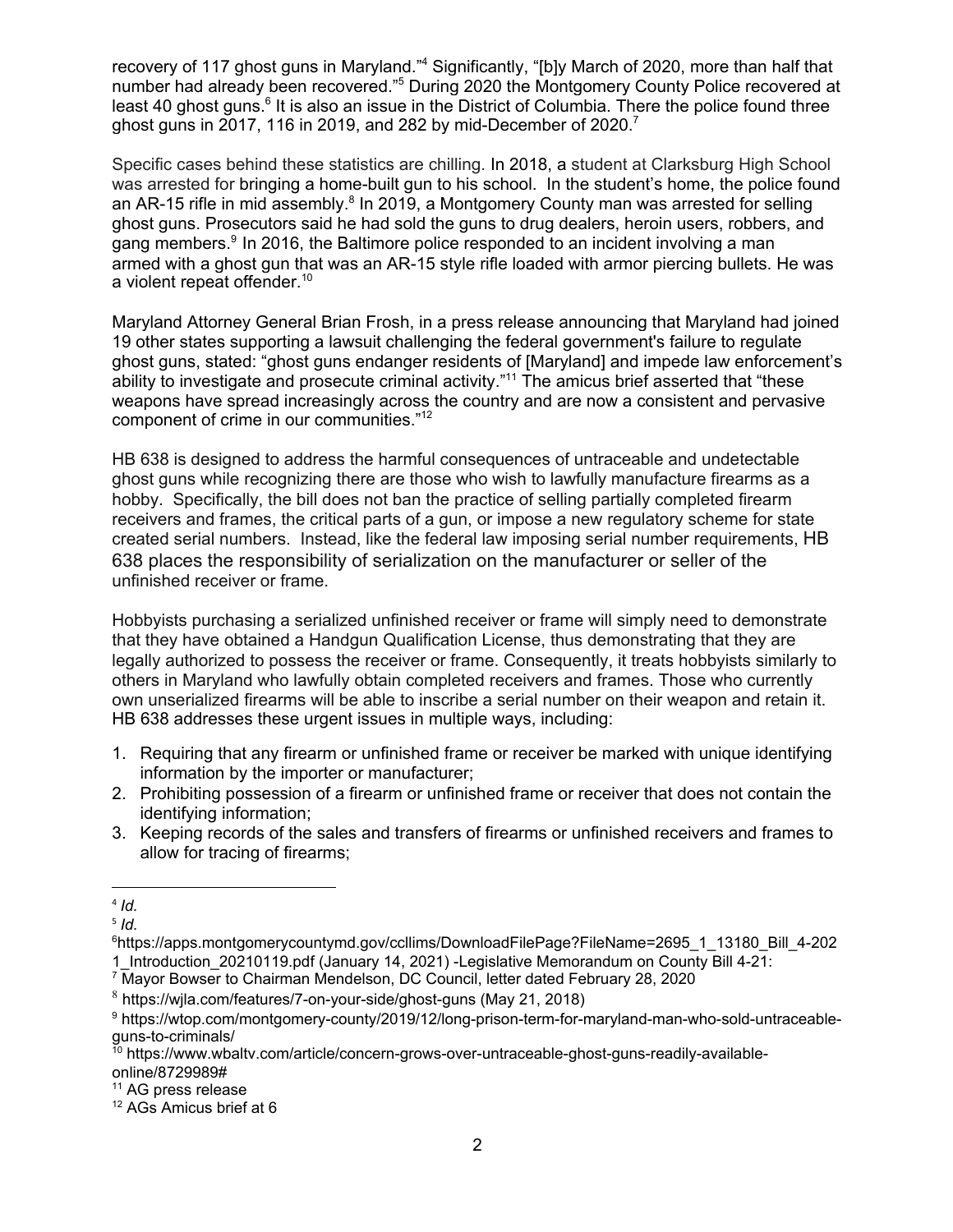- 4. Providing a qualification and background checking process similar to handgun requirements to prevent persons prohibited by the State of Maryland from obtaining an unfinished receiver or frame or the firearm made from such products;
- 5. Establishing a legacy process for those who possess unserialized receivers, frames, and firearms prior to January 1, 2022;
- 6. Allowing for suspension of prosecution for a non-serious first violation; and
- 7. Prohibiting the manufacture, possession, sale, transfer, or purchase of a covert or undetectable firearm.

When HB 638 becomes the law in Maryland, we will join eight other jurisdictions that have enacted laws addressing ghost guns: California;<sup>13</sup> Connecticut;<sup>14</sup> Hawaii;<sup>15</sup> New Jersey;<sup>16</sup> Rhode Island;<sup>17</sup> Washington;<sup>18</sup> New York;<sup>5</sup> and the District of Columbia.<sup>19</sup>

CIF supports HB 638 because it provides a common-sense solution to the ghost gun challenge which will undoubtedly save lives. Significantly, it achieves these goals without infringing on the rights of gun owners and hobbyists.

However, CIF believes that there is an inadvertent flaw in Section 5-704(C)(4) of the bill, which provides for recordkeeping, as follows:

A federally licensed firearms dealer, federally licensed firearms manufacturer, and federally licensed firearms importer shall maintain a record log of any sale or transfer of a firearm or an unfinished frame or receiver **as required by federal law and regulation.** . .

While this language is apparently intended to import the specific standards for record keeping that exist under federal law, under existing federal law and regulation, as interpreted by the federal government, **there are no federal record-keeping requirements for unfinished frames and receivers**. Consequently, companies who make unfinished receivers and frames would be able to continue to exploit the same loopholes their industry relies on to evade Maryland's record keeping requirement and resulting firearms will remain untraceable.

CIF suggests Section 5-704(C)(4) be deleted and replaced by the following:

A person who sells or transfers a firearm or an unfinished frame or receiver that has been marked in accordance with Subsections (A) and (B) of this Section shall keep records of such transfer or sale, including the serial number of the product, the name and address of the person receiving the product, the date of the transfer or sale, and the handgun qualification license number of the person receiving the product, and shall make such records available to law enforcement upon request.

With this amendment, companies who make unfinished receivers and frames will be required to keep sales/transfer records and law enforcement will be able to trace firearms completed from unfinished frames and receivers.

<sup>13</sup> Cal. Penal Code. § 29180 (2016)

<sup>14</sup> Conn. Pub. Act No. 19-6 (2019)

<sup>15</sup> Hawaii H.B. 2744.(2019)

<sup>16</sup> N.J. Stat. Ann. § 2C:39-9 (2019)

<sup>17</sup> RI HB 7102 and RI SB 2004(2020)

<sup>18</sup> http://leg.wa.gov/Senate/Committees/LAW/Documents/2019%20Washington%20Firearms%20Final.pdf

<sup>19</sup> N.Y. Penal Law § 265.50(A)